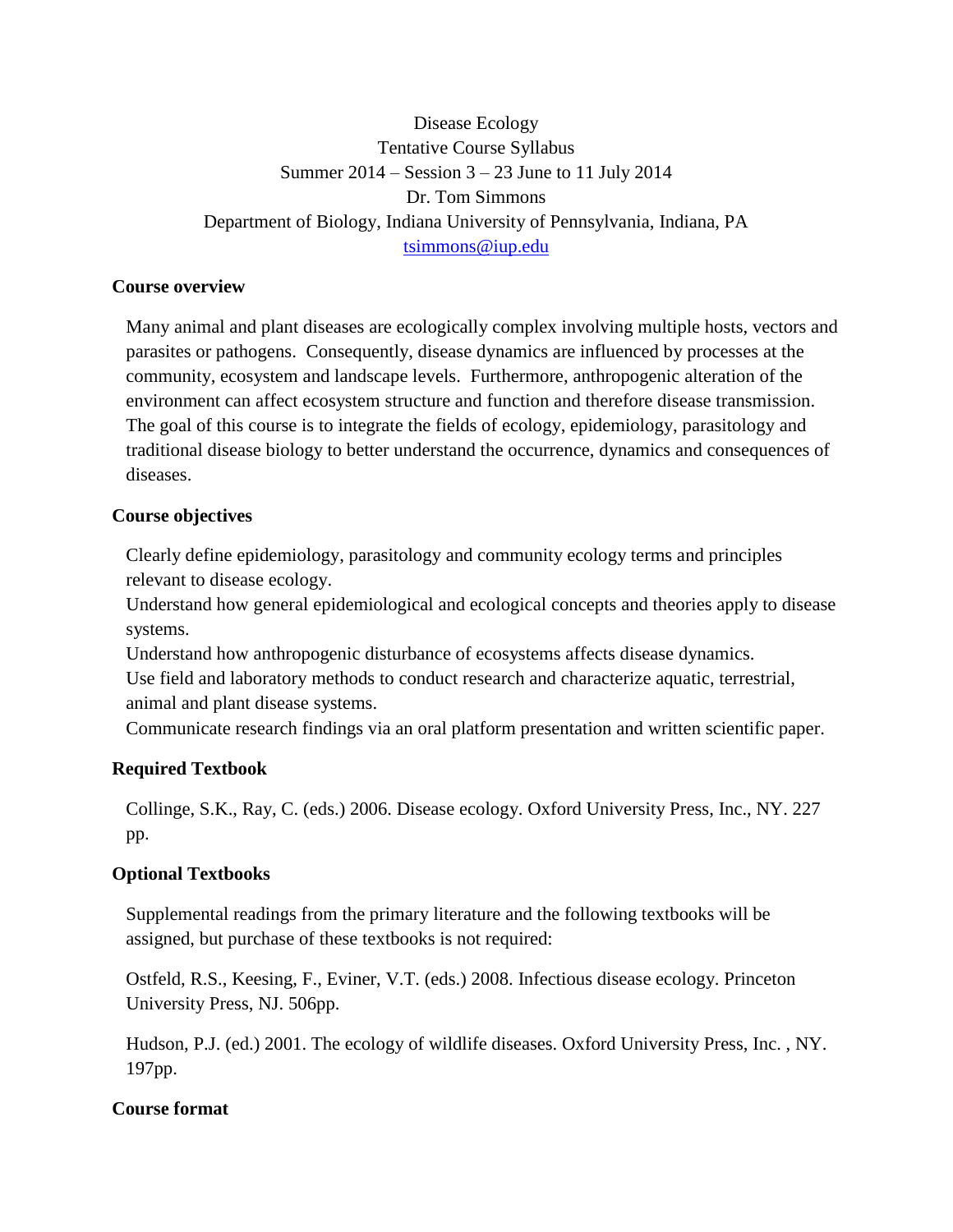The class will meet Monday through Friday from 9:00 am to 4:00 pm (occasionally earlier and later as needed). This course is project-based, lectures will be kept to a minimum, and key concepts and theories will be covered by readings and class discussions. Therefore, expect a fair amount of reading outside of field and laboratory time. The majority of our time will be spent in the field and laboratory studying disease systems. The class will work collectively to plan experiments and collect data for all of the disease systems that are considered. The class will then be divided into smaller teams, with each team being assigned a disease system for which it has to analyze the data, evaluate the results, and share the findings as a platform presentation. In addition, each student will write his or her own scientific research paper based on the team's project. The class will also periodically be taking all-day field trips and hosting guest speakers for an introduction to disease ecology topics of importance in Pennsylvania.

#### **Course evaluation**

#### *Participation (30%)*

Participation will be based on field trip and guest speaker reports, worksheets or exercises; class discussion; and field and laboratory performance.

#### *Examination (20%)*

One examination on terms, principles, concepts and theories, consisting of definitions, short answers, and long essays to be given about two weeks into the course.

#### *Platform Presentation (20%)*

One team platform presentation based on a research project to be given at the end of the third week.

#### *Scientific Paper (30%)*

One individual scientific paper based on the team's research project to be submitted at the end of the third week.

#### *Grading Scale*

The following scale will be used to convert your percentage into a letter grade:

| $>97\%$ A+ | 73-76 C    |  |
|------------|------------|--|
| 93-96 A    | $70-72$ C- |  |
| 90-92 A-   | $67-69$ D+ |  |
| $87-89$ B+ | 63-66 D    |  |
| 83-86 B    | $60-62$ D- |  |
| 80-82 B-   | $<$ 59% F  |  |
| $77-79$ C+ |            |  |